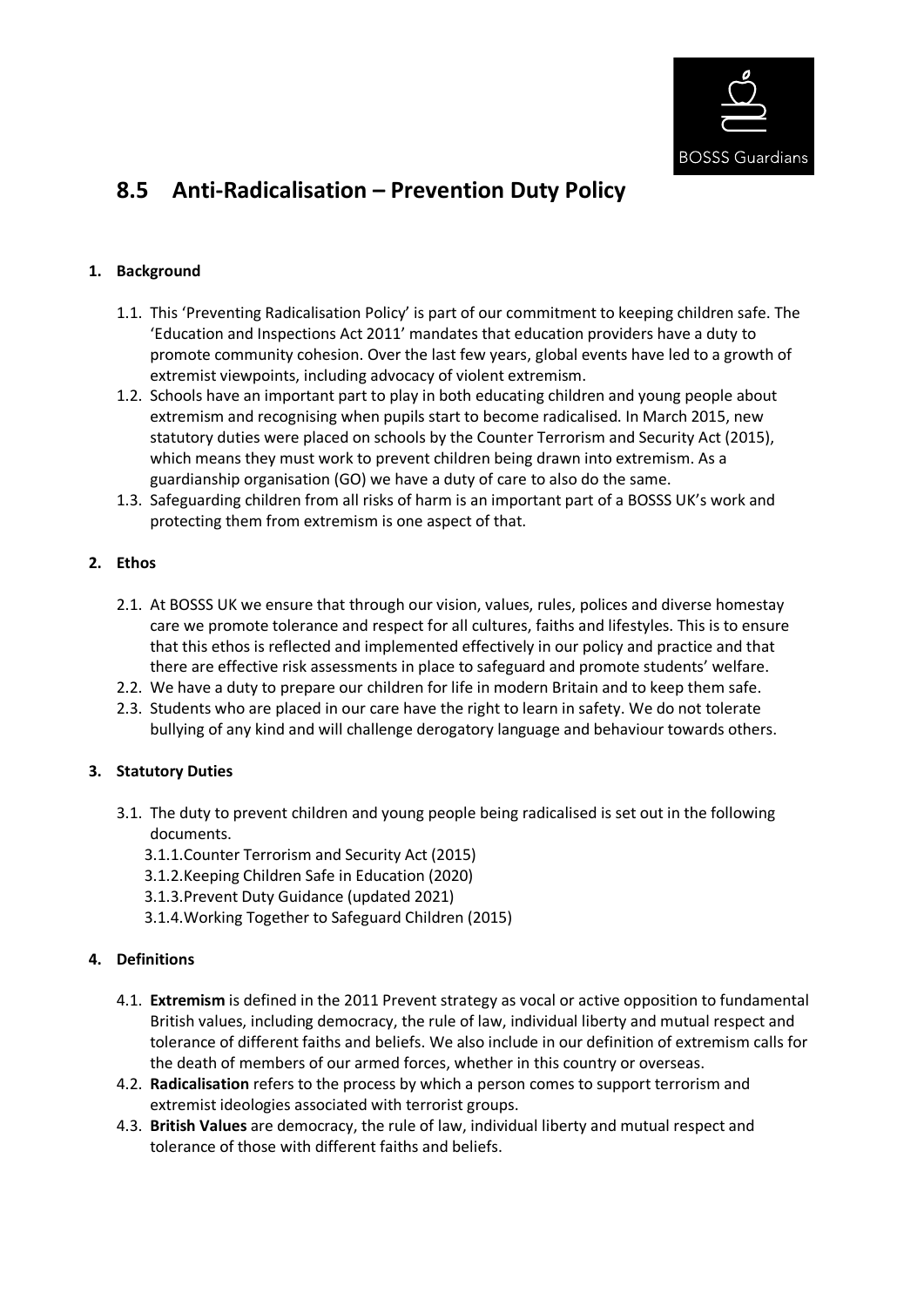

#### **5. Roles and Responsibilities**

- 5.1. It is the role of the Prevent lead and DSL and their deputy to ensure that the GO meets its statutory duties with regard to preventing radicalisation.
- 5.2. The Prevent lead and DSL or their deputy will liaise with the students, parents / agents, members of staff, volunteers, homestays and partner schools about issues to do with protecting children from radicalisation.
- 5.3. It is the role of the designated safeguarding and prevent lead to:
	- 5.3.1.Ensure that students, parents / agents, members of staff, volunteers, homestays and partner schools understand the issues of radicalisation, understand BOSSS UK's Anti-Radicalisation Policy and are able to recognise the signs of vulnerability or radicalisation and know how to refer their concerns
	- 5.3.2.Receive safeguarding concerns about students in their guardianship who may be vulnerable to the risk of radicalisation or are showing signs of radicalisation
	- 5.3.3.Make referrals to appropriate agencies with regard to concerns about radicalisation
	- 5.3.4.Liaise with partner schools, as well as the local authority and the police

#### 6. **Role of the GO staff**

6.1. It is the role of staff to understand the issues of radicalisation, are able to recognise the signs of vulnerability or radicalisation and know how to refer their concerns.

#### **7. Internet Safety**

- 7.1. The Internet provides children and young people with access to a wide-range of content, some of which is harmful. Extremists use the Internet, including social media, to share their messages.
- 7.2. Where students, parents / agents, members of staff, volunteers, homestays and partner schools identify extremist content they must report it to the DSL or their deputy.
- 7.3. We are aware that students have access to unfiltered Internet when using their mobile phones and parents / agents, members of staff, volunteers, homestays and partner schools are alert to the need for vigilance when students are using their phones.
- 7.4. The '8.8 Bullying including Cyberbullying & E-Safety Guidelines' refers to preventing radicalisation and related extremist content.

# **8. Training**

8.1. Staff and homestays will be given training to help them understand the issues of radicalisation, are able to recognise the signs of vulnerability or radicalisation and know how to refer their concerns. Students, Parents, staff, homestays and partner schools will be provided with the '8.5 Anti- Radicalisation - Prevent Duty Policy' and helped to understand it. It is contained in all Parent, Student and Homestay Handbooks as well as our website www.bosssuk.co.uk.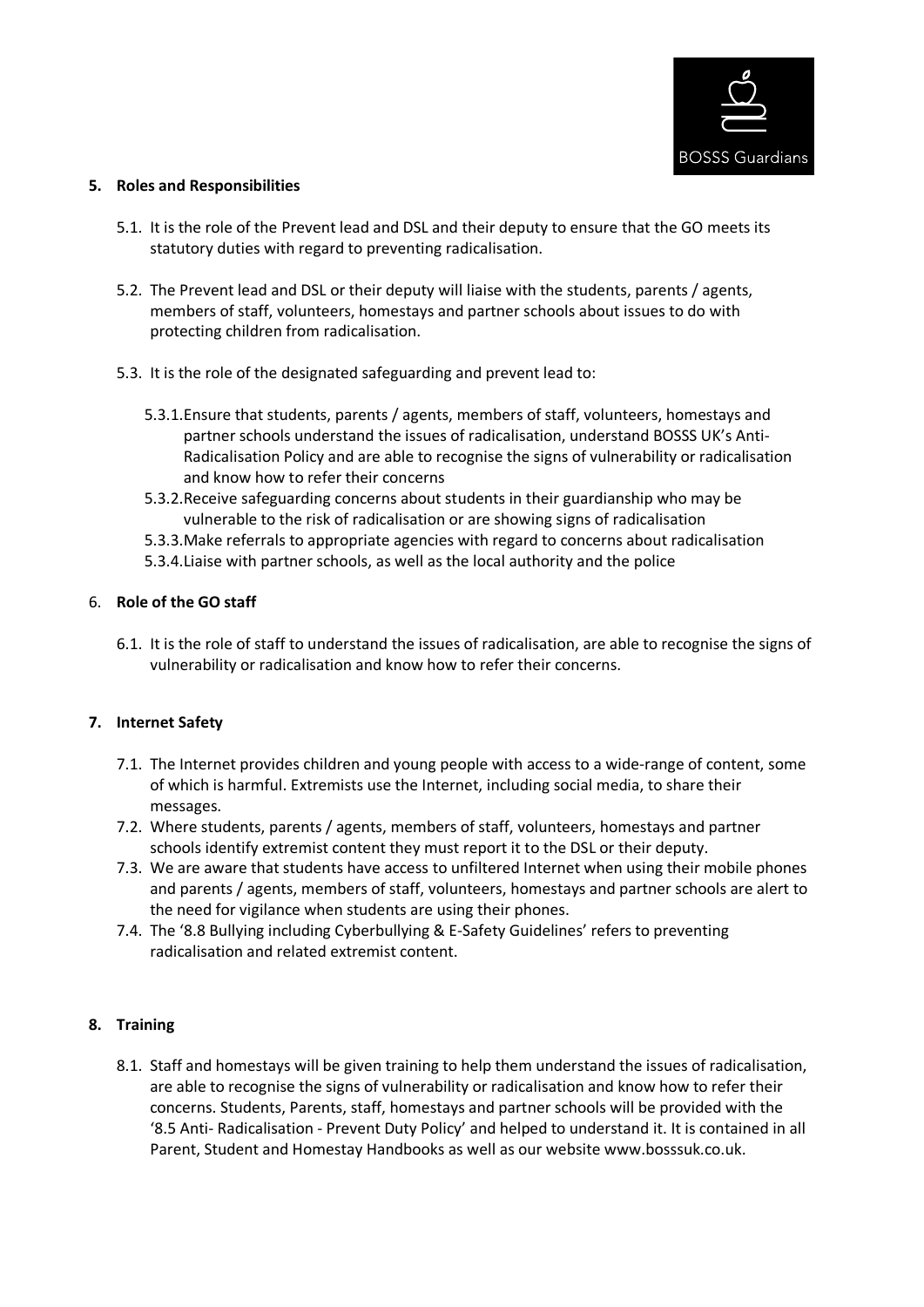

#### 9. **Safer Recruitment**

9.1. We ensure that the GO staff and homestays we appoint are suitable, our recruitment procedures are rigorous and we follow the statutory guidance published in part 3 of *Keeping Children Safe in Education (2015).* Vetting and barring checks (DBS) are undertaken on relevant people.

#### **10. Preventing radicalisation**

- 10.1. Children are vulnerable to extremist ideology and radicalisation. Similar to protecting children from other forms of harms and abuse, protecting children from this risk is part of our safeguarding approach. See BOSSS UKJ's Anti-Radicalisation - Prevention Duty Policy\_8.5 for additional detail and our Prevent lead contacts.
- 10.2. Extremism101 is the vocal or active opposition to our fundamental values, including democracy, the rule of law, individual liberty and the mutual respect and tolerance of different faiths and beliefs. This also includes calling for the death of members of the armed forces. Radicalisation102 refers to the process by which a person comes to support terrorism and extremist ideologies associated with terrorist groups.
- 10.3. There is no single way of identifying whether a child is likely to be susceptible to an extremist ideology. Background factors combined with specific influences such as family and friends may contribute to a child's vulnerability. Similarly, radicalisation can occur through many different methods (such as social media) and settings (such as the internet).
- 10.4. However, it is possible to protect vulnerable people from extremist ideology and intervene to prevent those at risk of radicalisation being radicalised. As with other safeguarding risks, staff should be alert to changes in children's behaviour, which could indicate that they may be in need of help or protection. Staff should use their judgement in identifying children who might be at risk of radicalisation and act proportionately which may include the designated safeguarding lead (or deputy) making a referral to the Channel programme.

# **11. The Prevent duty**

- 11.1. All schools and colleges are subject to a duty under section 26 of the Counter- Terrorism and Security Act 2015 (the CTSA 2015), in the exercise of their functions, to have "due regard103 to the need to prevent people from being drawn into terrorism".104 This duty is known as the Prevent duty.
- 11.2. The Prevent duty is part of our wider safeguarding obligations. See BOSSS UKJ's Anti-Radicalisation - Prevention Duty Policy\_8.5 for additional detail and our Prevent lead contacts.
- 11.3. **Prevent Duty Toolkit** can be found here: https://assets.publishing.service.gov.uk/government/uploads/system/uploads/attachment\_da ta/file/736759/Prevent\_Duty\_Toolkit\_for\_Local\_Authorities.pdf

# **12. Additional support**

12.1. Educate Against Hate, a website launched by the Her Majesty's Government has been developed to support and equip school and college leaders, teachers, and parents with information, tools and resources (including on the promotion of fundamental British values) to help recognise and address extremism and radicalisation in young people. The platform provides information on and access to training resources for teachers, staff and school and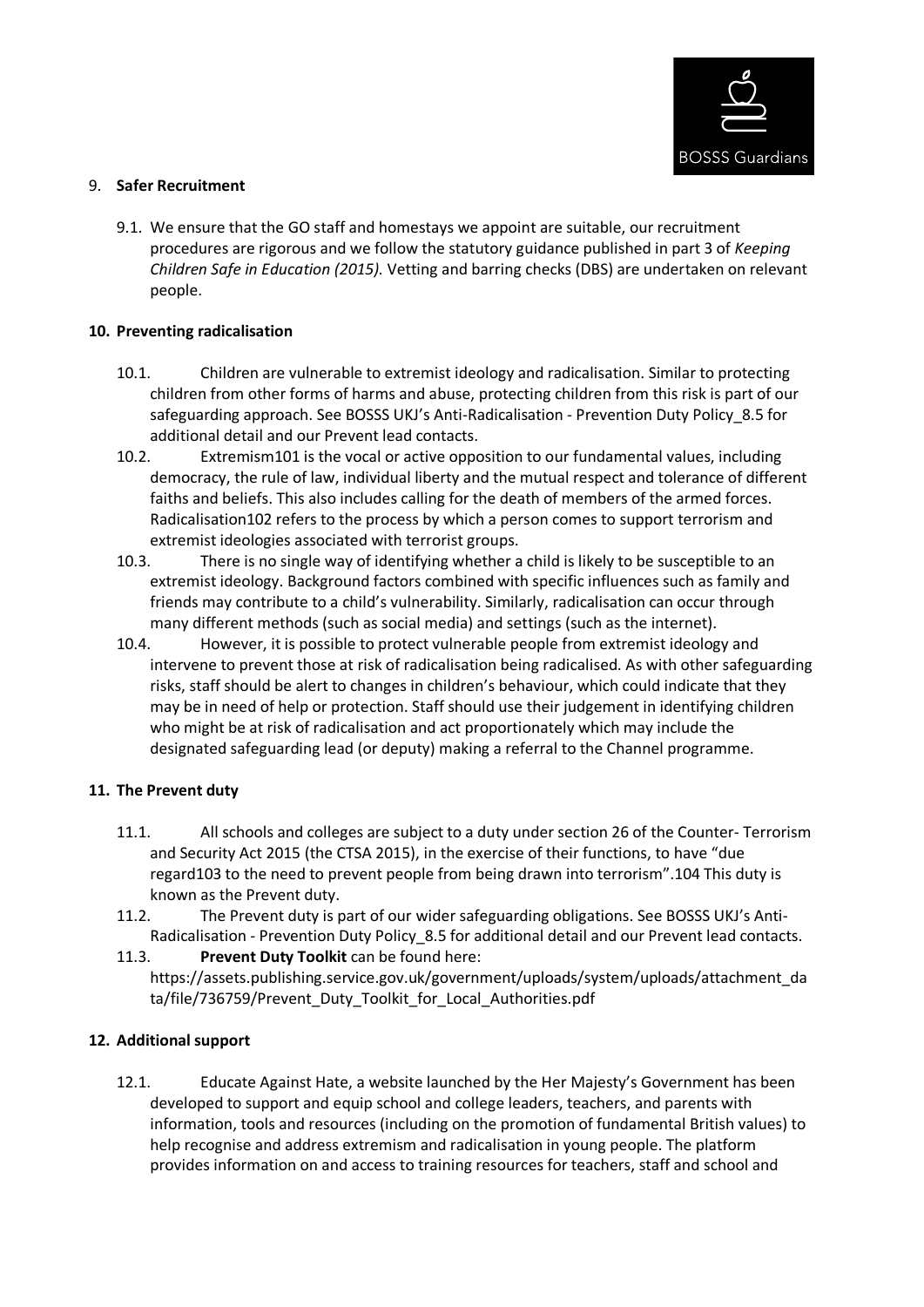

college leaders, some of which are free such as Prevent e-learning, via the Prevent Training catalogue.

#### **13. Channel**

13.1. Channel is a programme, which focuses on providing support at an early stage to people who are identified as being vulnerable to being drawn into terrorism. It provides a mechanism

for schools to make referrals if they are concerned that an individual might be vulnerable to radicalisation. An individual's engagement with the programme is entirely voluntary at all stages. Guidance on Channel is available at: Channel guidance, and a Channel awareness elearning programme is available for staff at: Channel General Awareness.

13.2. The school's or college's designated safeguarding lead (and any deputies) should be aware of local procedures for making a Channel referral. As a Channel partner, the school or college may be asked to attend a Channel panel to discuss the individual referred to determine whether they are vulnerable to being drawn into terrorism and consider the appropriate support required.

#### **14. Signs of vulnerability**

- 14.1. There are no known definitive indicators that a young person is vulnerable to radicalisation, but there are number of signs that together increase the risk. Signs of vulnerability include:
	- Underachievement
	- Being in possession of extremist literature
	- Poverty
	- Social exclusion
	- Traumatic events
	- Global or national events
	- Religious conversion
	- Change in behaviour
	- Extremist influences
	- Conflict with family over lifestyle
	- Confused identify
	- Victim or witness to race or hate crimes
	- Rejection by peers, family, social groups or faith

#### **15. Recognising Extremism**

- 15.1. Early indicators of radicalisation or extremism may include:
	- Showing sympathy for extremist causes
	- Glorifying violence, especially to other faiths or cultures
	- Making remarks or comments about being at extremist events or rallies outside school
	- Evidence of possessing illegal or extremist literature
	- Advocating messages similar to illegal organisations or other extremist groups
	- Out of character changes in dress, behaviour and peer relationships (but there are also very powerful narratives, programmes and networks that young people can come across online so involvement with particular groups may not be apparent.)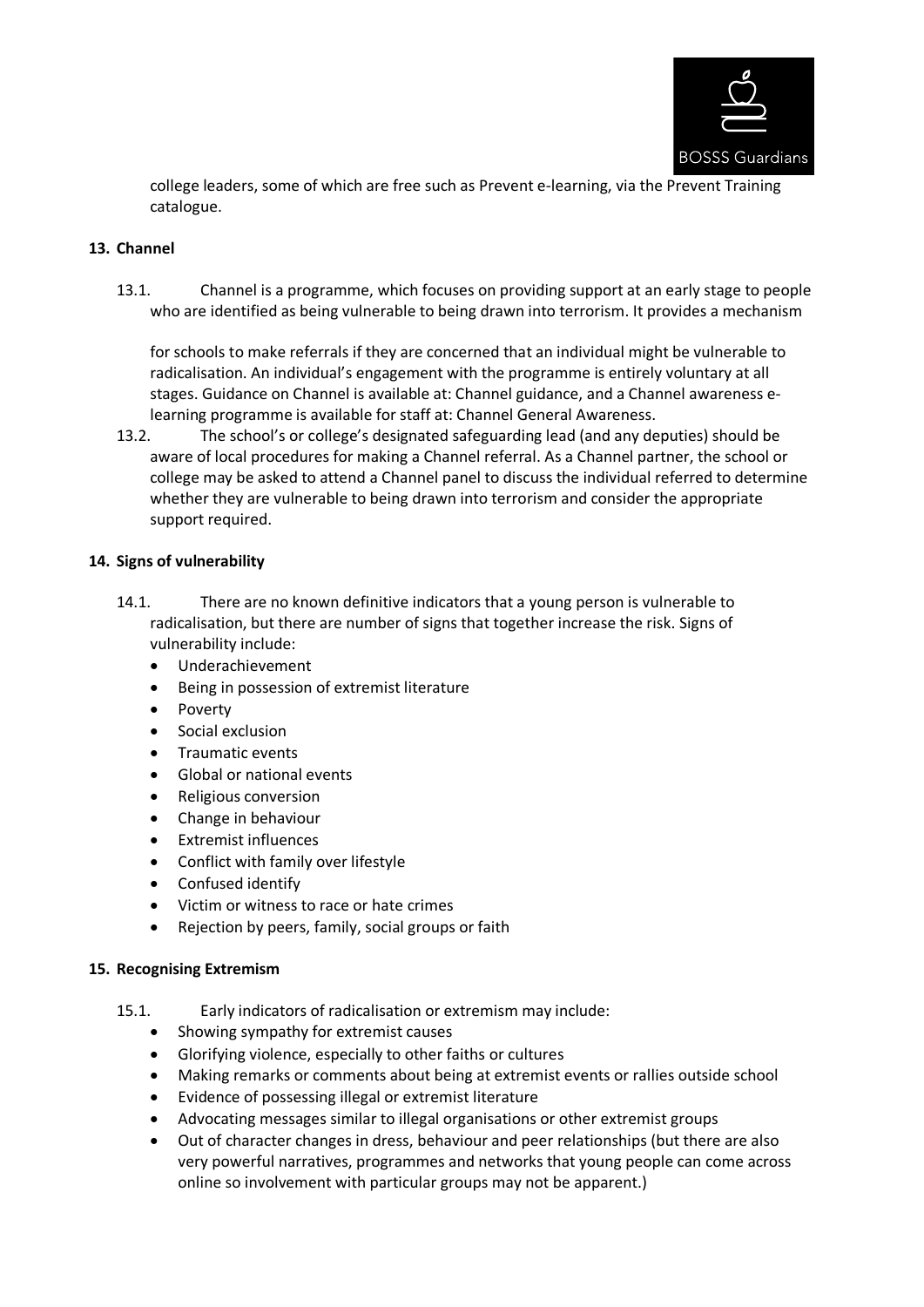

- Secretive behaviour
- Online searches or sharing extremist messages or social profiles
- Intolerance of difference, including faith, culture, gender, race or sexuality
- Graffiti, art work or writing that displays extremist themes
- Attempts to impose extremist views or practices on others
- Verbalising anti-Western or anti-British views
- Advocating violence towards others

# 16. **Referral Process**

- 16.1. All concerns about children and young people who show signs of vulnerability or radicalisation must be passed to the Designated Safeguarding Lead using the usual methods for reporting other safeguarding concerns.
- 16.2. When there are significant concerns about a student, the Designated Safeguarding Lead in liaison with the partner school and or homestay will make a referral to the appropriate body.
- 16.3. 24 hour contact number for students, staff, volunteers, homestays and schools to report any radicalisation concerns.

# **17. Designated Safeguarding Lead (DSL) and Prevent Lead full contact details**

#### **17.1. Designated Safeguarding Lead (DSL) contact details:**

- **17.2.**
- 17.3. Name: Tina Wong
- 17.4. Email: info@bosssguardians.com
- 17.5. Contact number (24 hour emergency): +44 (0)777 6206352

# 18. **Deputy Designated Safeguarding Lead (DSL) and Deputy Prevent lead contact details:**

- 18.1. Name: Candy Lam
- 18.2. Email: info@bosssguardians.com
- 18.3. Contact number (24 hour emergency): +44 (0)7922 152628

# 19. **Prevent Lead Training**

- 19.1. The Prevent Lead (and deputy) must complete all three free online courses provided by the government:
- 19.2. Prevent awareness e-learning:
	- https://www.elearning.prevent.homeoffice.gov.uk/edu/screen1.html
- 19.3. Prevent referrals e-learning:
- https://www.elearning.prevent.homeoffice.gov.uk/prevent\_referrals/01- welcome.html
- 19.4. Channel awareness e-learning:
	- https://www.elearning.prevent.homeoffice.gov.uk/channel\_awareness/01- welcome.html

# 20. **Monitoring and Review**

20.1. This policy will be monitored by BOSSS UK at least annually and changes notified to relevant parties.

20.2.